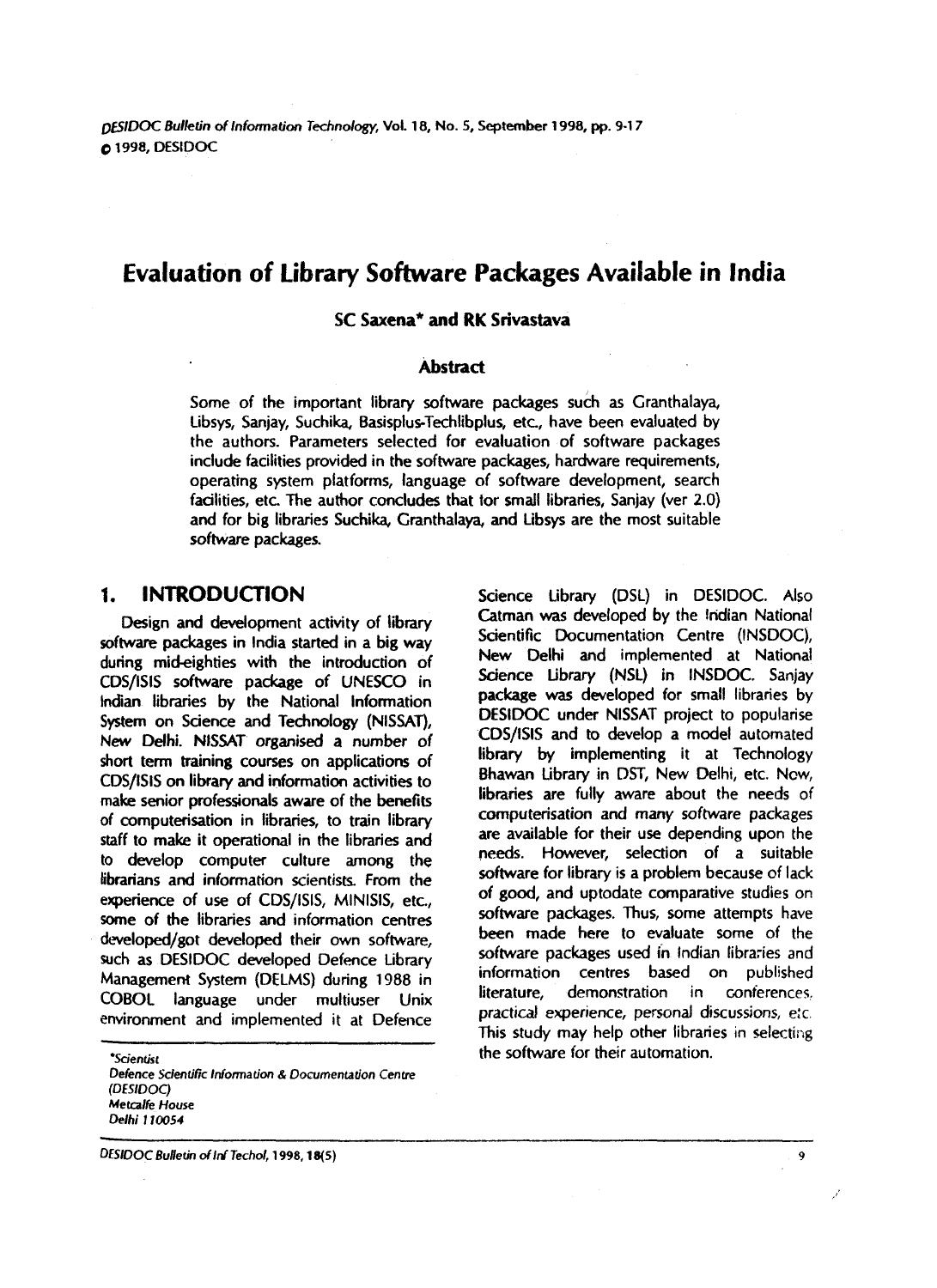k.

# **2. LIBRARY SOFTWARE PACKAGES IN INDIAN**

library software packages have been designed software packages in detail, only a few selected<br>and developed indigenously<sup>18</sup> and these are software packages including recently developed and developed indigenously<sup>18</sup> and these are

being used in various Indian libraries and information centres. Some of the library software packages are given in Table 1.

**LIBRARIES** Since there are many software packages and Besides CDS/ISIS, Minisis, etc., a number of  $\frac{1}{2}$  it may not be possible to discuss all the best in detail, only a few selected ones are discussed below in brief:

|             | No. Software Package               | <b>Developing Agency</b>                                           |
|-------------|------------------------------------|--------------------------------------------------------------------|
| $1_{\cdot}$ | Archives $(1,2,3)$                 | Microfax Electronici Systems, Bombay                               |
| 2.          | Acquas, Ascat, Ascir, Asire, Seras | Ober Information System, Calcutta                                  |
| 3.          | <b>Basisplus &amp; Techlibplus</b> | Information Dimention Inc (IDI), USA (Marketed in<br>India by NIC) |
| 4.          | Catman                             | <b>INSDOC, New Delhi</b>                                           |
| 5.          | Defence Library Management System  | DESIDOC, New Delhi                                                 |
| 6.          | Golden Libra                       | Golden Age Software Technologies, Bombay                           |
| 7.          | Granthalaya                        | <b>INSDOC, New Delhi</b>                                           |
| 8.          | Krvger Library Manager             | Blitz Audio Visuals, Pune                                          |
| 9.          | Libman                             | Datapro Consultancy Services, Pune                                 |
|             | 10. Libra                          | Ivy System Ltd., New Delhi                                         |
|             | 11. Librarian                      | Soft-Aid, Pune                                                     |
|             | 12. Library Management             | Raychan Sysmatics, Bangalore                                       |
|             | 13. Library Manager                | System Data Control Pvt Ltd., Bombay                               |
|             | 14. Libris                         | Frontier Information Technologies Pvt. Ltd.,<br>Secunderabad       |
|             | 15. Lib Soft                       | ET & T Corpn., New Delhi                                           |
|             | 16. Libsys, Micro-Libsys           | Libsys Corpn., New Delhi                                           |
|             | 17. ListPlus                       | Computer Systems, Bangalore                                        |
|             | 18. Loan Soft                      | Computek Computer Systems, Hyderabad                               |
|             | 19. Maitrayee                      | CMC, Calcutta (for the CALIBNET Project)                           |
|             | 20. MECSYS                         | MECON, Ranchi                                                      |
|             | 21. NILIS                          | Asmita Consultants, Bombay                                         |
| 22.         | <b>Nirmals</b>                     | Nirmal Institute of Computer                                       |
|             | 23. Salim                          | Expertise, Tiruchirapalli, Uptron India Ltd., New Delhi            |
|             | 24. Sanjay                         | DESIDOC, Delhi (Under a NISSAT Project)                            |
|             | 25. Slim 1.1                       | Algorythms, Bombay                                                 |
|             | 26. Suchika                        | DESIDOC, Delhi.                                                    |
|             | 27. Trishna                        | NISTADS, New Delhi. (Under NISSAT Project)                         |
|             | 28. Tulib                          | Tata Unisys Ltd., Bombay                                           |
|             | 29. Ulysis                         | WIPRO Information Technology Ltd., Secunderabad                    |
|             | 30. Wilisys                        | Wipro India, Bangalore                                             |

#### **Table 1: Some library software packages and their developing agencies**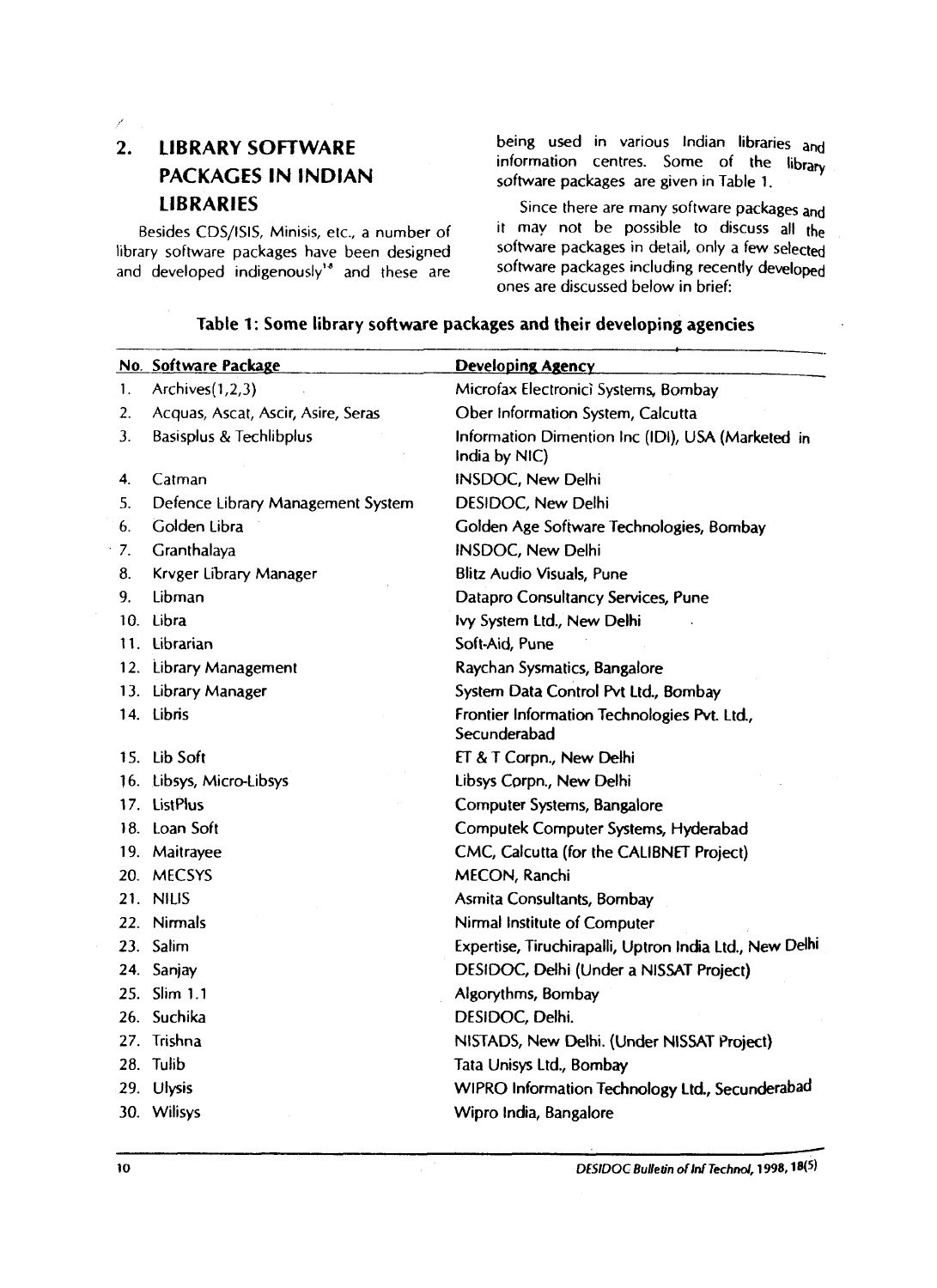#### **2.1 Basisplus and Techlibplus**

Basisplus software<sup>9</sup>, designed and developed by Information Dimensions, Inc (IDI), USA, is being marketed in India by the National informatics Centre (NIC), New Delhi. The Basisplus provides facilities for the storage, retrieval and electronic management of documents. It is based on relational technology and supports client-server architecture. The software has the following integrated features:

- **Cr** Relational Database Management System (RDBMS)
- **Cr** Full text capabilitywith free text searching and thesaurus
- & Object management
- **Cr** Converter technology for document interchange
- & Library automation

Techlibplus is built on Basisplus and designed to streamline and facilitate all the dayto-day operations of a fully electronic library. Techlibplus provides patron access, catalogue maintenance, circulation, serials management, acquisition, processing and MARC cataloguing.

#### **2.2 Delsis**

Delsis,<sup>10</sup> the networking software, is an integrated modular package developed on Basisplus by DELNET to undertake complex cataloguing and union cataloguing functions in the libraries, library networks and information

- centres. Some of its special features include:<br> $\hat{x}$  Enquiries through OPAC by author/title/<br>subject/call no./series/keyword, etc.
- 
- 
- 
- 
- 
- **if** Boolean enquiries<br> **if** Full text search retrieval<br> **if** Display records in AACR II format<br> **if** Data import/export<br> **if** Automatic index generation<br> **if** Input format: Common Communication<br>
Format (CCF) developed by
- 
- $\hat{\tau}$  Duplicate checking of records<br> $\hat{\tau}$  Creation of bibliographic records in Indian languages for 13 languages ( using GIST card)<br> $\frac{A}{A}$  Interface to CDS/ISIS
- 

All DELNET databases and online inter-library loan facility, etc., are functioning on this software presently.

#### **2.3 Granthalaya**

It is a complete library automation package designed and developed in Foxpro by the Indian National Scientific Documentation Centre (INSDOC), New Delhi". This package is available in MS-DOS. Salient features of the package are as follows:

- **D** Modularity-The package comprises seven modules (Data administration, query, circulation, acquisition, serials control, technical processing and library administration) designed to handle all functions of a library and information centre. Since the package has different modules, the library can implement complete package or acquire stand-alone module(s) depending upon the needs of library to implement, and remaining modules can be implemented and integrated with the existing module(s) as and when need arises.
- **0** Object Oriented Design-The package has been developed based on object-oriented design which offers qualitatively superior end product.
- a CCf Compatibility-The package adopts common communication format (CCF). It incorporates all mandatory fields of CCF which facilitates import/export of data from/ to Granthalaya to/from various platforms. Export and import of data to and from ISO-2709 and ASCtl format is possible.
- a Dictionary Concept--Dictionary facility is provided in the package for data elements like publishers, keywords, accompanying materials, etc.
- a Powerful Query and Search Facilifies-The package is provided with sophisticated tools for retrieval of information by different search parameters. Search can he conducted by using boolean logic operators. Search terms can be typed or selected through dictionaries.
- **o** Ease of use-The package is easy to learn and use. It provides on screen messages to help users.

INSOOC is marketing and promoting this package for library automation in India. The

DESIDOC Bulletin of Inf Techol, 1998, 18(5)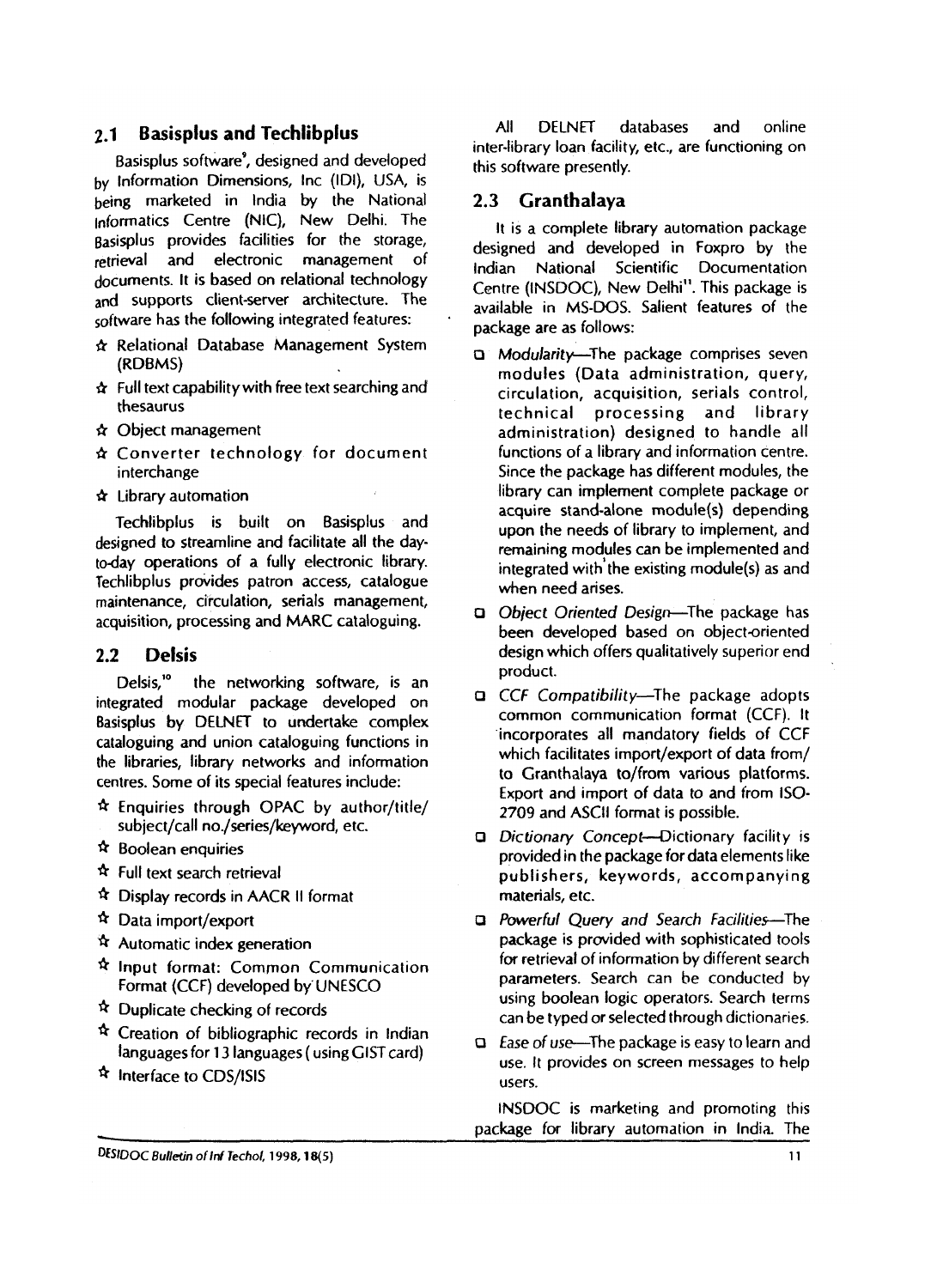package has already been implemented at National Science Library, INSDOC, New **Delht.**  Its UNlX version has been implemented at **the**  Nuclear Science Centre Library, New Delhi.

### **2.4 Libsys**

Libsys is an integrated library management software package designed and developed by Libsys Corporation, New Delhi<sup>12</sup>. It was initially developed in Cobol language but now converted into C language: and covers all the activities of library related to acquisition, circulation, cataloguing, serials control, article indexing and abstracting pius online publlc access interface. Libsys follows international standards such as CCF, MARC, etc., Libsys has been installed at about 70 libraries in the country. Libsys has the following special features: interactive and screen oriented, menudriven, powerful editing facility, user-defined security, flexible operations, variable field length, help and multiiingual use, etc. The package is available under CJNIX, VMS, LAN on PC-ATs and minis. Micro-Libsys, a subset of Libsys can be operated under XENlX and MS-DOS. The package can be made available based on any preferred RDBMS such as ORACILE, INGRES, erc.

#### **2.5 Maitrayee**

The package has been developed by CMC, Calcutta for Calcutta Libraries Network (CALIBNET) with the support of NISSAT, New Delhi. The package ha; been developed on INGKES as the underlying framework and works in UNIX environment. It is the first package which has been developed in India for a library network programme, providing specific network and communication facilities using TCP/IP as the communication software with X.25 protocol in addition to library management functions.

#### **2.6 Sanjay**

Sanjay is a library autornation software package which has been designed and developed by DESIDOC, Delhi, with the support of NISSAT, by augmenting CDS/ISIS (ver 2.3) to cater to the need of library management. Special features of the package are as follows:

- **Q** User-friendly for library housekeeping operations;
- **Q** Has a set of 70 pascal programs and **<sup>25</sup>** special menus;
- $\hat{x}$  Faster response time-1 minute for a query on 12,000 documents;
- **Q** Effective interlinking of database;
- **St** Modified COS/ISIS augmented to cover several additional applications.

The package is marketed by NISSAT, New Delhi, at a nominal price. The package has already been implemented at 15 libraries including Technology Bhawan Library and Indian Oil Corporation (R&D) Library, New Delhi.

#### **2.7 Suchika (ver 1 .O)**

Suchika is an integrated software package for library automation, designed and developed during 1996 by the Defence Scientific Information & Documentation Centre (DESIDOC), Delhi for its Defence Science Library and other libraries/technical information centres (TICS) of Defence Research & Development Organisation (DRDO), scattered ail over India. The purpose of developing this software is to auiomate all the DRDO fibraries/rlCS, to create and maintain a DRDO libtaries holdings' database and help the libraries to folbw uniform standard practices. The package has been developed in C<sup>++</sup> language in MS-DOS and UNIX versions keeping in view the requirements of big and small libraries of DRDO. The package is menudriven and user-friendly. The package conforms to international standards like Common Communication Format (CCF), lS0-270% AACR2 and allows data conversion from CDS/ISIS, etc.

Suchika has powerful search facilities Search can be conducted on any field by specifying the field(s) or through the various indexes like author, subject, keywords, report no., patent no., etc. Query may be typed or selected by using the concerned index. Boolean search operators can also be used. Suchika also provides facility for free text searching. Search results can be displayed according to desired format, and after selecting the relevant records, printouts can also be taken. Suchika has inbuilt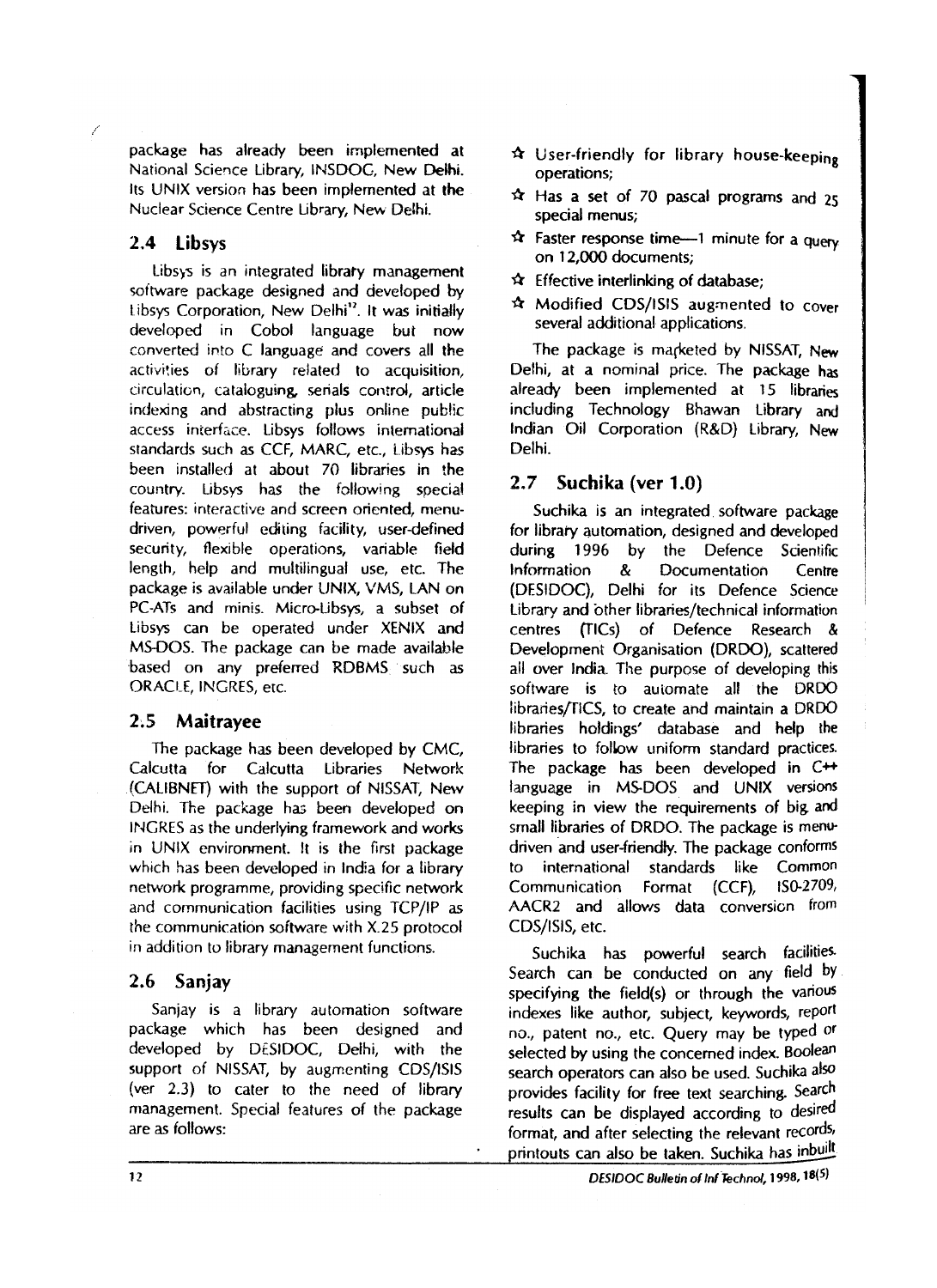facility for data validation and data-duplication checking. This package has been developed in modular form, such as acquisition, circulation, **OPAC,** serials control modules. Therefore, its implementation is quite easy. Either all the modules may be implemented at one time, or module-wise implementation can also be made depending upon the needs of library. The package (both DOS and UNlX versions) has been implemented at Defence Science Library and it is under implementation in other DRDC! IibrariesfllCs. DESIDOC, being a Government agency, has decided to offer this software package to non-DRDO libraries also at nominal price to help them in their automation.

#### **3. EVALUATION OF SOFTWARE**

Evaluation of library software package is a very complex process. For evaluation of packages, all the packages must be used by the evaluation team under the same conditions but it may not be possible practically due to various factors. CDS/4SIS and MlNiSlS are not included here for evaluation because these software packages are well known internationally and a lot of literature has already been published on these software packages. Some attempts have been made earlier on the evaluation of library software packages<sup>1,24</sup> but after that many software packages have been added and their evaluation is not available. Thus, attempts have been made here to evaluate a few important software packages on the basis of published literature, demonstration of software packages in conferences/exhibitions and practical use, etc The software packages are evaluated here from the aspects of hardware requirements, operating system platform, language of development, various facilities available related to library activities, search technique, data storage technique, etc. The main purpose of evaluation of software packages is to provide some idea to libraries for selecting a suitable software.

# **3.1 Hardware and Operating Systems**

For implementing software in a library, a suitable hardware is needed according to operating system (0s) of the software.

Availability of suitable hardware in Indian libraries is a problem mostly due to non-availability of funds or non-priority to libraries. Thus, a library selects software either according to hardware facility available at the institute or the software which requires less costly hardware. Operating system of software is also selected according to the needs of library, skill of manpower, availability of hardware, etc. Hardware requirements and operating systems for some of the software packages are given in Table 2.

#### **3.2 Programming Language of software**

Programming language is also taken into consideration at the tirne of deveioprnent or procurement of software because many facilities such as fixed field, variable field length, variable format, search facility, etc, are provided in the software by using suitable programming , language. Every language or RDBMS has some special features. Software packages for libraries written in older, higher programming languages, such as Cobol, Fortran, Basic, etc. generally face problems in their maintenance, upgradation, customisation, etc., due to non-availability of suitable manpower, not niuch interest of young computer scientists in these languages, etc. Thus selection or development of software should be made properly. Table 3 shows some of the software packages and their language of development.

# **3.3 Search Response Time and Data Storage Techniques**

Response time of the search module of a software depends on the foliowing factors:

- (a) File organisation, file access
- (b) Operating system
- (c) Hardware platform
- (d) Rackend sofhvare used
- (e) Number oi records in the database

Data storage techniques also play a vital role in search response time. It' has been experienced that invert file structure is faster than B-tree structure and B-tree structure is<br>
faster than RDBMS. Thus software's search faster than RDBMS. Thus sottware's search

DESIDOC Bulletin of Inf Techol, 1998, 18(5)

**13**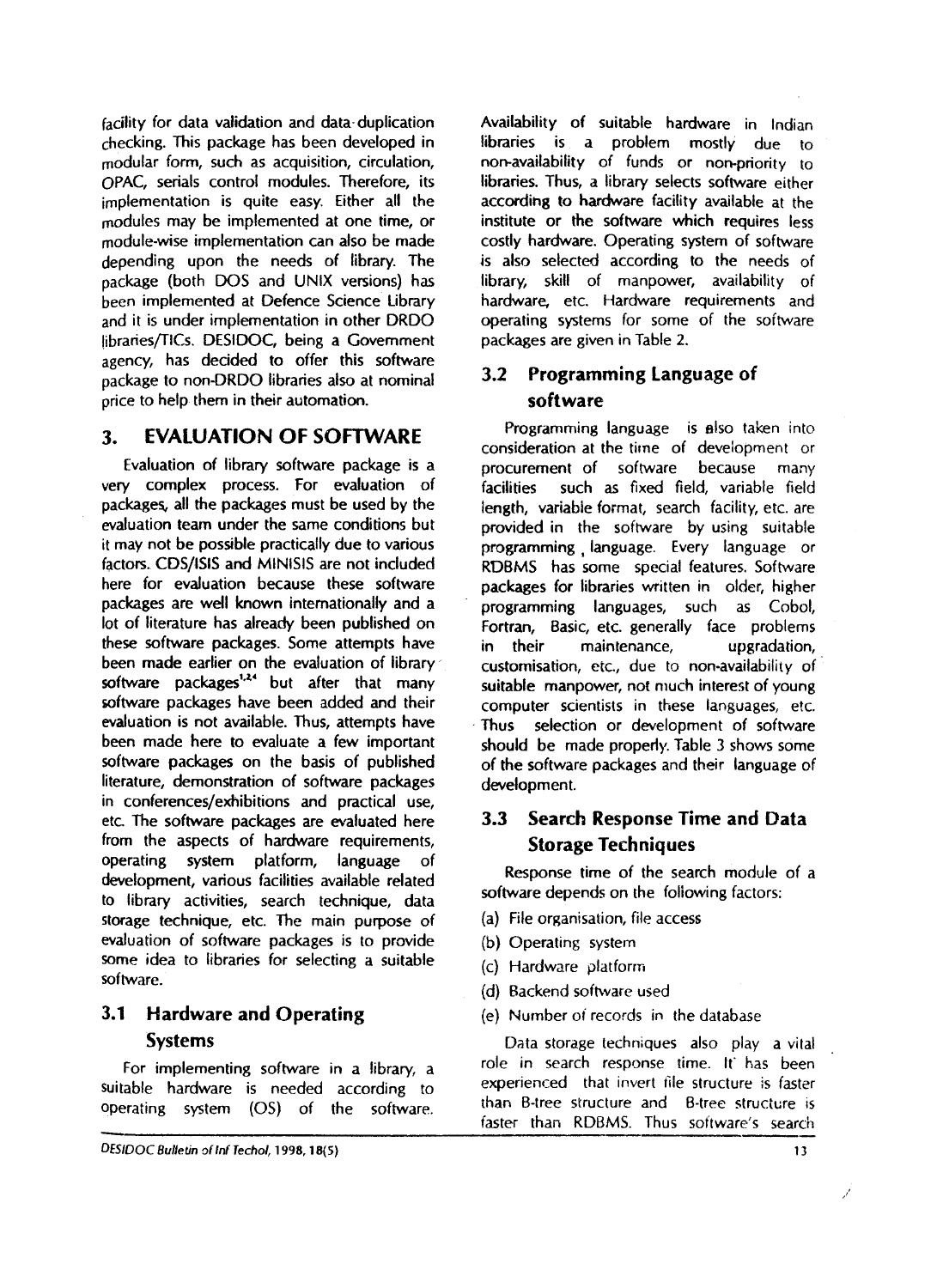| No.          | <b>Software Packages</b>                        | <b>Operating</b> system        | Minimum hardware requirements                                                                                |  |  |
|--------------|-------------------------------------------------|--------------------------------|--------------------------------------------------------------------------------------------------------------|--|--|
| 1.           | Basisplus and Techlibplus UNIX SVR 4.0 or above |                                | 1 Basis server<br>Intel 80X86, Pentium<br>RAM 16MB, 150MB<br>Cartridge                                       |  |  |
|              |                                                 |                                | 2. Basis Client<br>Intel 80386<br>MS-Window 3.1<br>RAM 4MB but 8MB preferred<br>HD16MB, 20MB, TCP/IP, PC-NFS |  |  |
| 2.           | Cranthalaya                                     | 1. MS DOS 6.0 and above        | <b>PC-AT 486</b>                                                                                             |  |  |
|              |                                                 | 2. SCO UNIX ver 5.3.2          | RAM 8MB                                                                                                      |  |  |
|              |                                                 | 3. Ingres ver 6.2 or above     | <b>HD 540MB</b>                                                                                              |  |  |
|              |                                                 | 4. Oracle ver 6.2 or above     |                                                                                                              |  |  |
| 3.           | Krveger Library Manager                         | MS DOS                         | PC XT/AT                                                                                                     |  |  |
| $\mathbf{4}$ | Librarian                                       | <b>XENIX</b><br>LAN            | <b>PC-AT 386</b>                                                                                             |  |  |
| 5.           | Libsys                                          | 1. MS DOS 6.0 and above        | PC-AT                                                                                                        |  |  |
|              |                                                 | 2. SCO XENIX                   | PC-AT                                                                                                        |  |  |
|              |                                                 | 3. SCO UNIX                    | PC-AT 386/486, Motorola 68000/<br>Intel 386/486 based mini                                                   |  |  |
|              |                                                 | 4. VMS or ULTRIX               | Micro VAX                                                                                                    |  |  |
|              |                                                 | 5. NOVEL LAN                   |                                                                                                              |  |  |
| 6.           | Maitrayee                                       | <b>UNIX 3.2</b>                | <b>PC-AT 386</b>                                                                                             |  |  |
| 7.           | Sanjay (ver 2.0)                                | 1. MS DOS ver 3.2 or           | PC-AT.                                                                                                       |  |  |
|              |                                                 | above (developed by            | 1MB RAM and                                                                                                  |  |  |
|              |                                                 | augmenting CDS/ISIS (V<br>2.3) | 40MB HD                                                                                                      |  |  |
| 8.           | Suchika                                         | 1. MS DOS 6.0 on higher        | PC-AT 486,                                                                                                   |  |  |
|              |                                                 |                                | 8MB RAM                                                                                                      |  |  |
|              |                                                 |                                | 540 MB HD                                                                                                    |  |  |
|              |                                                 | 2. UNIX                        | PC-AT 486 or above                                                                                           |  |  |
|              |                                                 |                                | 8MB RAM                                                                                                      |  |  |
|              |                                                 |                                | 540MB HD                                                                                                     |  |  |
|              |                                                 | 3. LAN                         |                                                                                                              |  |  |
| 9.           | Tulib ·                                         | <b>UNIX</b>                    | <b>PC-AT 386</b>                                                                                             |  |  |
| 10.          | <b>Ulysis</b>                                   | <b>XENIX</b>                   | <b>Wipro PC-AT</b>                                                                                           |  |  |
|              |                                                 | <b>UNIX</b>                    | Wipro S-682 & Wipro 5.386                                                                                    |  |  |
| 11.          | Wilsys                                          | <b>UNIX</b>                    | <b>PC-AT 386</b>                                                                                             |  |  |
|              |                                                 | <b>XENIX</b>                   |                                                                                                              |  |  |

#### **Table 2: Library software packages, their operating systems and minimum hardware requirements**

samples under same conditions. Data on of the software packages are given in Table 3. search response time of software packages are not available in the literature. However, in case of Sanjay, it has been measured as 1

response time can be measured only when all minute for query on 12000 documents. For the software packages are tested on the same the offer ackages are tested on the same quick glance, data storage techniques of some under same conditions. Data on of the software packages are given in Table 3.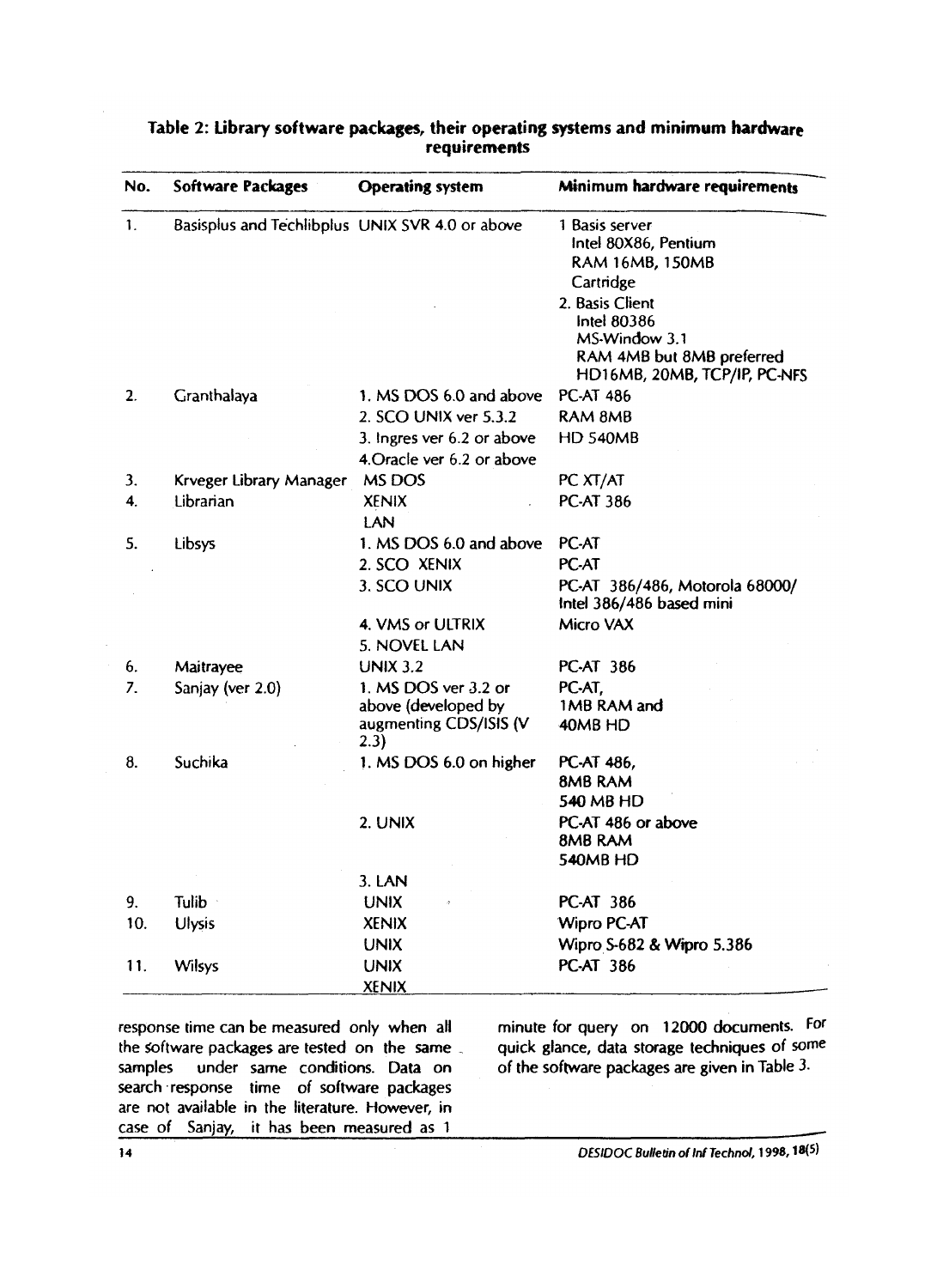| No. | Software Package                   | <b>Programming Language</b>               | Data Storage<br>Technique  |
|-----|------------------------------------|-------------------------------------------|----------------------------|
| 1.  | <b>Archives</b>                    | <b>FOXPRO</b>                             | Relational database        |
| 2.  | <b>Basisplus &amp; Techlibplus</b> | <b>Visual Basic</b>                       | Relational database        |
| 3.  | <b>DELMS</b>                       | Cobol                                     | <b>B-tree</b>              |
| 4.  | <b>Delsis</b>                      | Visual Basic (developed on Basisplus)     | Relational database        |
| 5.  | Granthalaya                        | <b>FOXPRO</b>                             | Relational database        |
| 6.  | Libman                             | dBase III                                 | Relational database        |
| 7.  | Librarian                          | Clipper & Foxbase                         | Relational database        |
| 8.  | <b>Libris</b>                      | Ingres, C                                 | <b>Relational database</b> |
| 9.  | Libsys                             | C                                         | Inverted file and B-tree   |
| 10. | Maitrayee                          | Ingres                                    | Relational database        |
| 11. | Sanjay                             | CDS/ISIS, PASCAL                          | Inverted file              |
| 12. | Suchika                            | $C++$                                     | <b>B-tree</b>              |
| 13. | Tulib                              | Oracle with C                             | Relational database        |
| 14. | <b>Ulysis</b>                      | C                                         | <b>B-tree</b>              |
| 15. | <b>Wilisys</b>                     | $\ddot{\phantom{1}}$<br>Unify RDBMS and C | Relational database        |

#### **Table 3: Some of the library software packages, their programming language/RDBMS and data storage techniques**

# **Coverage of Library/lnformation Activities**

Superiority of the software packages depends upon their capabilities and versatility. Software providing more facilities to automate different activities in library and information centres may be treated most suitable for libraries as compared to those having limited facilities. Table **4** shows the facilities provided in a few software packages.

# **3.5 Software Upgradation/ Customers' Support**

Software maintenance, its customisation and upgradation depending upon the needs of library are very important. This service may be good in case of software packages like Libsys, LIBRIS, etc. developed and marketed by a private company, for their survival in the market.

However, in case of software packages developed and marketed by Government. agencies like DESIDOC, INSDOC, NIC, etc., it may not be possible to pay serious attention on these aspects unless some private companies

are involved to maintain the software on some payment basis, but cost-wise, the software packages developed by the Government agencies may be cheaper and procurement of such software may be easier.

# **4. CONCLUSION**

Till now rnany library software packages have been developed in India as mentioned in Table 1, to cover more and more areas of library automation and information retrieval functions in a single-user, multi-user, and LAN environment. Among these software packages, the recently developed software packages, such as Suchika and Granthalaya are found to be quite user-friendly, versatile and cheaper for library automation, specialiy in case of big libraries and information centres because they cover almost all the aspects of library automation in an integrated manner

However, Libsys is also very powerful because it provides tacility for articles indexing, abstracting, SDI, etc, also in addition to library automation but it may be costlier than Suchika

**DESIDOC Bulletin of Inf Techol, 1998, 18(5) IS IS ISSNAPHENE ASSAULTED ISSNAPHENE ASSAULTED ISSNAPHENE ASSAULTED ISSNAPHENE ASSAULTED ISSNAPHENE**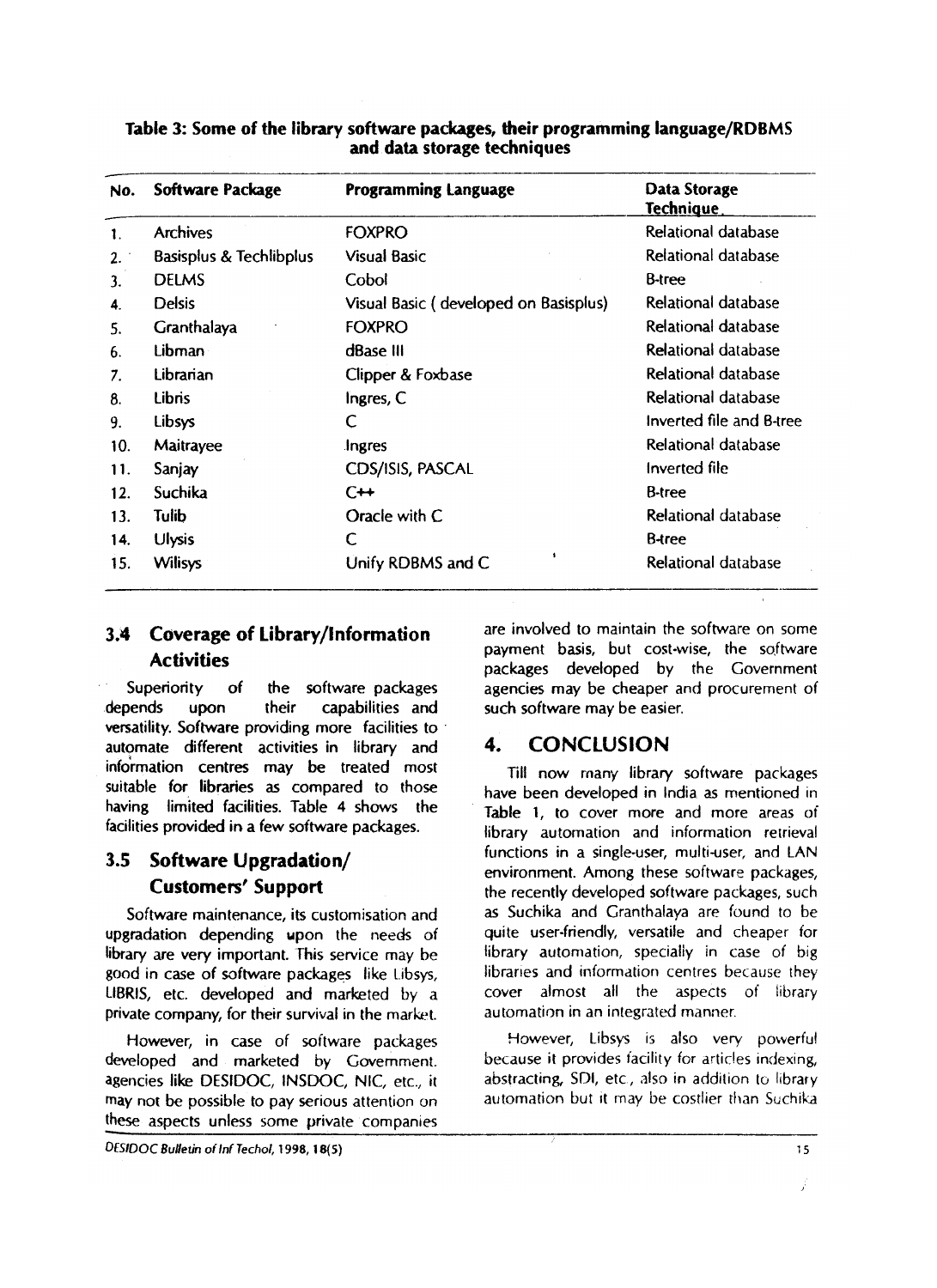| Table 4: Facilities provided in the selected library software packages |                                  |    |   |      |                                     |                    |                                  |  |
|------------------------------------------------------------------------|----------------------------------|----|---|------|-------------------------------------|--------------------|----------------------------------|--|
| No.                                                                    | Software package                 |    |   | help | Cataloguing OPAC Online Acquisition | <b>Circulation</b> | <b>Serials</b><br><b>control</b> |  |
| 1.                                                                     | <b>Archives</b>                  | Ý  | N | N    | Y                                   |                    |                                  |  |
| 2.                                                                     | <b>Basisplus and Techlibplus</b> | Y  |   | Y    |                                     |                    |                                  |  |
| 3.                                                                     | <b>DELMS</b>                     | N  |   | N    |                                     |                    |                                  |  |
| 4.                                                                     | <b>Delsis</b>                    |    |   | Y    | N                                   | N                  | N                                |  |
| 5.                                                                     | Golden Libra                     |    | N | N    |                                     | N                  |                                  |  |
| 6.                                                                     | Granthalaya                      | γ. |   | Y    |                                     |                    |                                  |  |
| 7.                                                                     | Krvger Library Manager           | N  | N | N    | N                                   |                    | N                                |  |
| 8.                                                                     | Libra                            | Y  |   | Y    |                                     |                    | N                                |  |
| 9.                                                                     | Librarian                        |    |   | Y    |                                     |                    |                                  |  |
| 10.                                                                    | Libris                           |    |   | Y    |                                     |                    |                                  |  |
| 11.                                                                    | Libsys                           |    |   |      |                                     |                    |                                  |  |
| 12.                                                                    | Maitrayee                        |    |   |      |                                     |                    |                                  |  |
| 13.                                                                    | Mecsys                           |    |   |      |                                     |                    | N                                |  |
| 14.                                                                    | <b>Nirmals</b>                   |    |   |      |                                     |                    |                                  |  |
| 15.                                                                    | Sanjay                           |    |   |      |                                     |                    |                                  |  |
| 16.                                                                    | Suchika                          |    |   |      |                                     |                    |                                  |  |
| 17.                                                                    | Tulib                            |    |   |      |                                     |                    |                                  |  |
| 18.                                                                    | <b>Ulysis</b>                    |    |   |      |                                     |                    |                                  |  |
| 19.                                                                    | <b>Wilisys</b>                   |    |   |      |                                     |                    |                                  |  |

#### **Table 4: Facilities provided in the selected library software packages**

 $Y = Yes$ ;  $N = No$ 

and Granthalaya as it is developed by a private company.

Sanjay is the cheapest one covering all the aspects of library automation, but it is suitable for small libraries only. Basisplus and Techlibplus is also suitable for big libraries but its hardware requirement is costlier. Now there is a need of more powerful software packages with more iacilities in view of many libraries networks coming up in the country in near future.

The authors are thankful to Dr SS Murthy, Association, Roorkee.<br>ector, DESIDOC for his inspiration, Director, DESIDOC encouragement and guidance in the 3. Seth, MK & Dalai, BK. Library automation encouragement and guidance in the intervals in India. DESIDOC Bulletin of Information<br>preparation of this paper and granting Technology, 1995, 15(3), 29-34. ermission to publish it. Also thanks are due to the Technology, 1995, 15(3), 29-34.<br>S/Shri Satnal Singh, K Sathiyamoorthy and RK and A. Patel, DR & Bhargava,  $j$ / $Shri$  Satpal Singh, K Sathiyamoorthy and RK  $j$  4. Patel, DR & Bhargava, Rachna-<br>Saxena for extending their help in the Comparative study of software packages Saxena for extending their help in the preparation of this paper. The Third is available in the Indian market for library

# **REFERENCES**

- 1. Chowdhury, GG & Chowdhury, Sudatta. Text retrieval and library management software in India. Program, 1994, 28(3), 253-261 and NISSAT Newsletter, 1994, **3,**  13-18.
- 2. Singh, Shankar. Selection of library software for library automation-Aa critical study and evaluation. In Proceedings and Souvenir of National Seminar on Library **5. ACKNOWLEDGEMENTS** Automation--Problems and Prospects,<br>held during 24-26 May 1997. UP Library
	-
	-